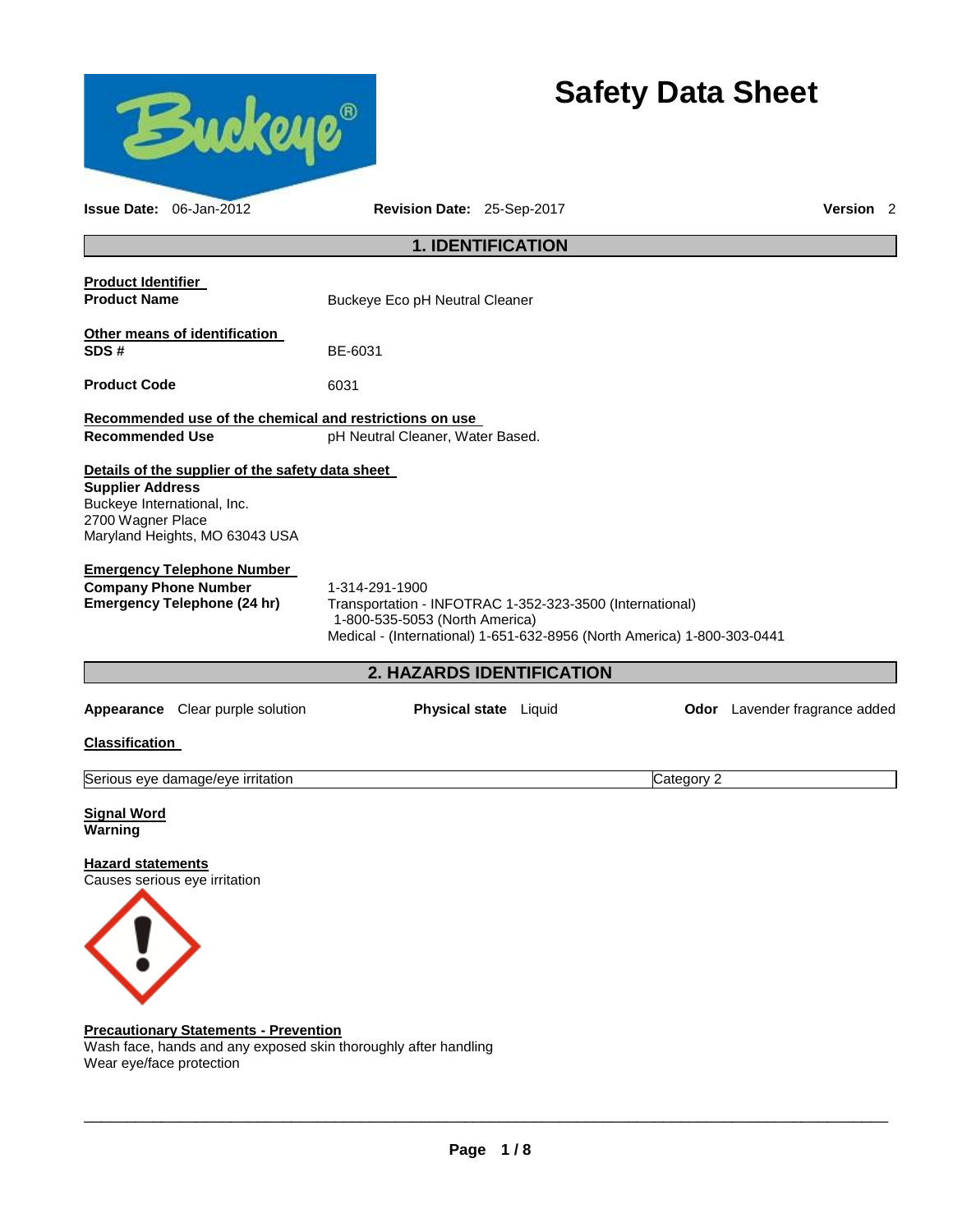#### **Precautionary Statements - Response**

IF IN EYES: Rinse cautiously with water for several minutes. Remove contact lenses, if present and easy to do. Continue rinsing If eye irritation persists: Get medical advice/attention

\_\_\_\_\_\_\_\_\_\_\_\_\_\_\_\_\_\_\_\_\_\_\_\_\_\_\_\_\_\_\_\_\_\_\_\_\_\_\_\_\_\_\_\_\_\_\_\_\_\_\_\_\_\_\_\_\_\_\_\_\_\_\_\_\_\_\_\_\_\_\_\_\_\_\_\_\_\_\_\_\_\_\_\_\_\_\_\_\_\_\_\_\_

# **3. COMPOSITION/INFORMATION ON INGREDIENTS**

| <b>Chemical Name</b>   | CAS No.   | Weight-% |
|------------------------|-----------|----------|
| Sodium xylenesulfonate | 1300-72-7 | 10ء      |
| Borax                  | 1303-96-4 | LL.      |
| Citric Acid            | 77-92-9   |          |

\*\*If Chemical Name/CAS No is "proprietary" and/or Weight-% is listed as a range, the specific chemical identity and/or percentage of composition has been withheld as a trade secret.\*\*

| <b>4. FIRST AID MEASURES</b>                                               |                                                                                                                                       |  |
|----------------------------------------------------------------------------|---------------------------------------------------------------------------------------------------------------------------------------|--|
| <u>First Aid Measures</u>                                                  |                                                                                                                                       |  |
| <b>Eye Contact</b>                                                         | Rinse immediately with plenty of water, also under the eyelids, for at least 15 minutes. Call<br>a physician if irritation persists.  |  |
| <b>Skin Contact</b>                                                        | Wash off immediately with plenty of water for at least 15 minutes. If skin irritation persists,<br>call a physician.                  |  |
| <b>Inhalation</b>                                                          | Remove to fresh air.                                                                                                                  |  |
| Ingestion                                                                  | Drink 2-3 large glasses of water. Do NOT induce vomiting. Call a physician. Never give<br>anything by mouth to an unconscious person. |  |
| <b>Most important symptoms and effects</b>                                 |                                                                                                                                       |  |
| <b>Symptoms</b>                                                            | Contact will cause irritation and redness to exposed areas. Can cause defatting of skin<br>tissue.                                    |  |
| Indication of any immediate medical attention and special treatment needed |                                                                                                                                       |  |
| <b>Notes to Physician</b>                                                  | Treat symptomatically. Dermatitis or other pre-existing skin conditions may be aggravated<br>by overexposure to this product.         |  |
| <b>5. FIRE-FIGHTING MEASURES</b>                                           |                                                                                                                                       |  |

**Suitable Extinguishing Media**

Use extinguishing measures that are appropriate to local circumstances and the surrounding environment.

**Unsuitable Extinguishing Media** Not determined.

# **Specific Hazards Arising from the Chemical**

Combustion products may be toxic.

**Hazardous Combustion Products** Carbon oxides.

#### **Protective equipment and precautions for firefighters**

As in any fire, wear self-contained breathing apparatus pressure-demand, MSHA/NIOSH (approved or equivalent) and full protective gear.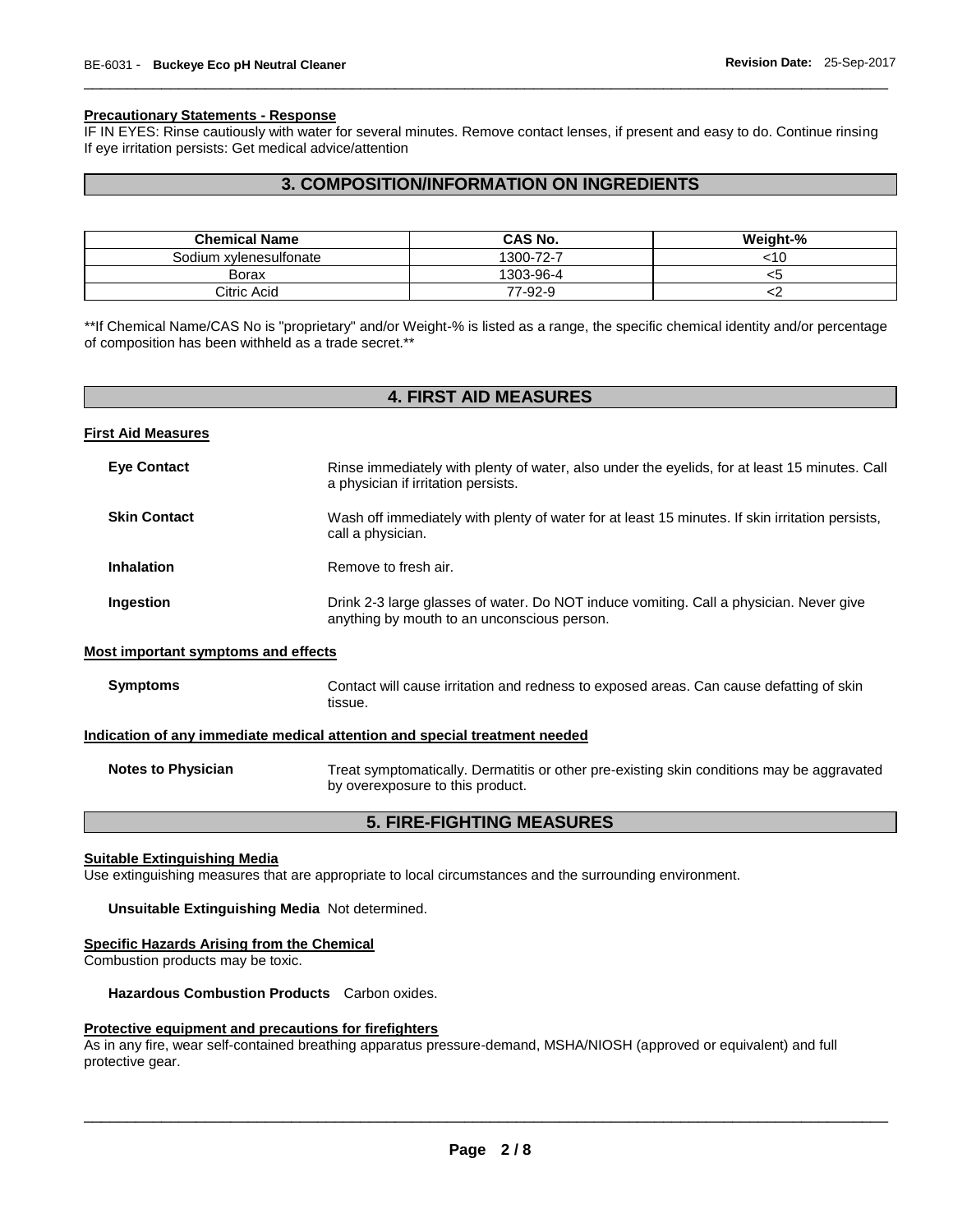|                                                              | <b>6. ACCIDENTAL RELEASE MEASURES</b>                                                                                                                                                                                                                                                 |
|--------------------------------------------------------------|---------------------------------------------------------------------------------------------------------------------------------------------------------------------------------------------------------------------------------------------------------------------------------------|
|                                                              | <b>Personal precautions, protective equipment and emergency procedures</b>                                                                                                                                                                                                            |
| <b>Personal Precautions</b>                                  | Use personal protection recommended in Section 8.                                                                                                                                                                                                                                     |
| <b>Environmental precautions</b>                             |                                                                                                                                                                                                                                                                                       |
| <b>Environmental precautions</b>                             | Prevent from entering into soil, ditches, sewers, waterways and/or groundwater. See<br>Section 12, Ecological Information. See Section 13: DISPOSAL CONSIDERATIONS.                                                                                                                   |
| Methods and material for containment and cleaning up         |                                                                                                                                                                                                                                                                                       |
| <b>Methods for Containment</b>                               | Prevent further leakage or spillage if safe to do so.                                                                                                                                                                                                                                 |
| <b>Methods for Clean-Up</b>                                  | Pick up with mop, wet/dry vac, or absorbent material. Rinse area with clear water and allow<br>floor to dry before allowing traffic.                                                                                                                                                  |
|                                                              | 7. HANDLING AND STORAGE                                                                                                                                                                                                                                                               |
| <b>Precautions for safe handling</b>                         |                                                                                                                                                                                                                                                                                       |
| <b>Advice on Safe Handling</b>                               | Handle in accordance with good industrial hygiene and safety practice. Use personal<br>protection recommended in Section 8. Avoid contact with skin, eyes or clothing. Wash face,<br>hands and any exposed skin thoroughly after handling. Keep containers closed when not in<br>use. |
| Conditions for safe storage, including any incompatibilities |                                                                                                                                                                                                                                                                                       |
| <b>Storage Conditions</b>                                    | Keep container tightly closed and store in a cool, dry and well-ventilated place. Store at<br>room temperature.                                                                                                                                                                       |
| <b>Incompatible Materials</b>                                | Chlorine bleach.                                                                                                                                                                                                                                                                      |

# **8. EXPOSURE CONTROLS/PERSONAL PROTECTION**

# **Exposure Guidelines**

| <b>Chemical Name</b>   | <b>ACGIH TLV</b>                                                                                                    | <b>OSHA PEL</b>                    | <b>NIOSH IDLH</b>       |
|------------------------|---------------------------------------------------------------------------------------------------------------------|------------------------------------|-------------------------|
| Borax<br>1303-96-4     | STEL: $6 \text{ mg/m}^3$ inhalable<br>particulate matter<br>TWA: $2 \text{ mg/m}^3$ inhalable<br>particulate matter | (vacated) TWA: $10 \text{ mg/m}^3$ | TWA: $5 \text{ mg/m}^3$ |
| Citric Acid<br>77-92-9 |                                                                                                                     | 15 mg / m3 (Total)                 |                         |

## **Appropriate engineering controls**

**Engineering Controls** Ensure adequate ventilation, especially in confined areas. Eyewash stations. Showers.

# **Individual protection measures, such as personal protective equipment**

| <b>Eye/Face Protection</b>      | Use safety glasses or chemical splash goggles.                                                        |
|---------------------------------|-------------------------------------------------------------------------------------------------------|
| <b>Skin and Body Protection</b> | Wear rubber gloves or other impervious gloves.                                                        |
| <b>Respiratory Protection</b>   | No protection is ordinarily required under normal conditions of use and with adequate<br>ventilation. |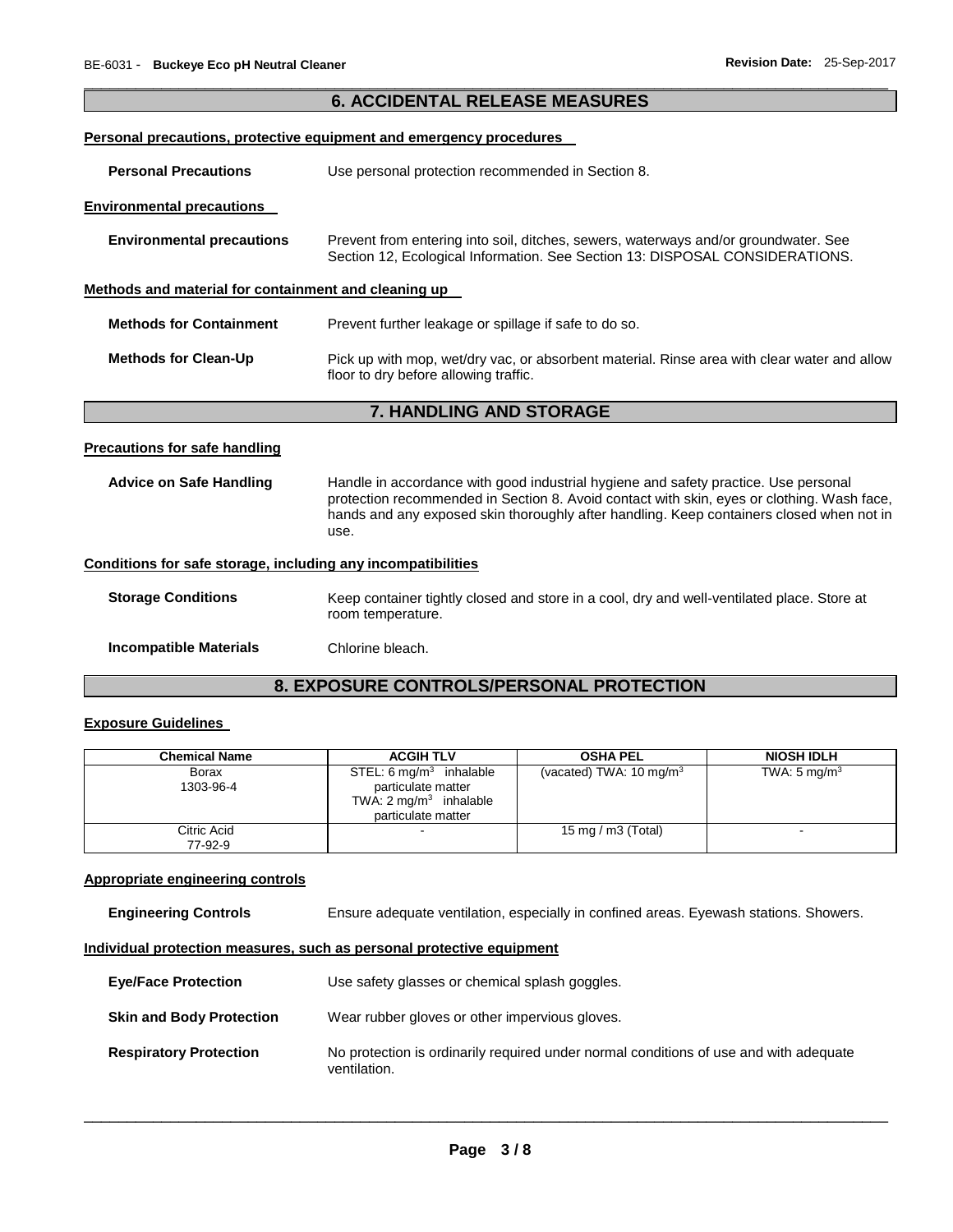**General Hygiene Considerations** Handle in accordance with good industrial hygiene and safety practice.

# **9. PHYSICAL AND CHEMICAL PROPERTIES**

\_\_\_\_\_\_\_\_\_\_\_\_\_\_\_\_\_\_\_\_\_\_\_\_\_\_\_\_\_\_\_\_\_\_\_\_\_\_\_\_\_\_\_\_\_\_\_\_\_\_\_\_\_\_\_\_\_\_\_\_\_\_\_\_\_\_\_\_\_\_\_\_\_\_\_\_\_\_\_\_\_\_\_\_\_\_\_\_\_\_\_\_\_

#### **Information on basic physical and chemical properties**

| <b>Physical state</b><br>Appearance                                                | Liquid<br>Clear purple solution                                   | Odor                          | Lavender fragrance<br>added |
|------------------------------------------------------------------------------------|-------------------------------------------------------------------|-------------------------------|-----------------------------|
| Color                                                                              | Clear purple                                                      | <b>Odor Threshold</b>         | Not determined              |
| <b>Property</b><br>рH                                                              | <b>Values</b><br>$6.8 - 7.2$ (conc.)<br>7.6 - 8.0 (1:32 dilution) | Remarks • Method              |                             |
| <b>Melting Point/Freezing Point</b><br><b>Boiling Point/Boiling Range</b>          | Not determined<br>100 °C / 212 °F                                 |                               |                             |
| <b>Flash Point</b><br><b>Evaporation Rate</b>                                      | None<br>1.0                                                       | Tag Closed Cup<br>(Water = 1) |                             |
| <b>Flammability (Solid, Gas)</b><br><b>Flammability Limits in Air</b>              | Liquid-Not applicable                                             |                               |                             |
| <b>Upper Flammability Limits</b><br><b>Lower Flammability Limit</b>                | Not applicable<br>Not applicable                                  |                               |                             |
| <b>Vapor Pressure</b><br><b>Vapor Density</b>                                      | Not determined<br>Not determined                                  |                               |                             |
| <b>Relative Density</b><br><b>Water Solubility</b><br>Solubility in other solvents | 1.038<br>Infinite<br>Not determined                               |                               |                             |
| <b>Partition Coefficient</b><br><b>Auto-ignition Temperature</b>                   | Not determined<br>Not determined                                  |                               |                             |
| <b>Decomposition Temperature</b><br><b>Kinematic Viscosity</b>                     | Not determined<br>Not determined                                  |                               |                             |
| <b>Dynamic Viscosity</b><br><b>Explosive Properties</b>                            | Not determined<br>Not determined                                  |                               |                             |
| <b>Oxidizing Properties</b>                                                        | Not determined                                                    |                               |                             |

# **10. STABILITY AND REACTIVITY**

#### **Reactivity**

Not reactive under normal conditions.

#### **Chemical Stability**

Stable under recommended storage conditions.

#### **Possibility of Hazardous Reactions**

None under normal processing.

**Hazardous Polymerization** Hazardous polymerization does not occur.

#### **Conditions to Avoid**

Keep separated from incompatible substances. Keep out of reach of children.

#### **Incompatible Materials**

Chlorine bleach.

# **Hazardous Decomposition Products**

Carbon oxides.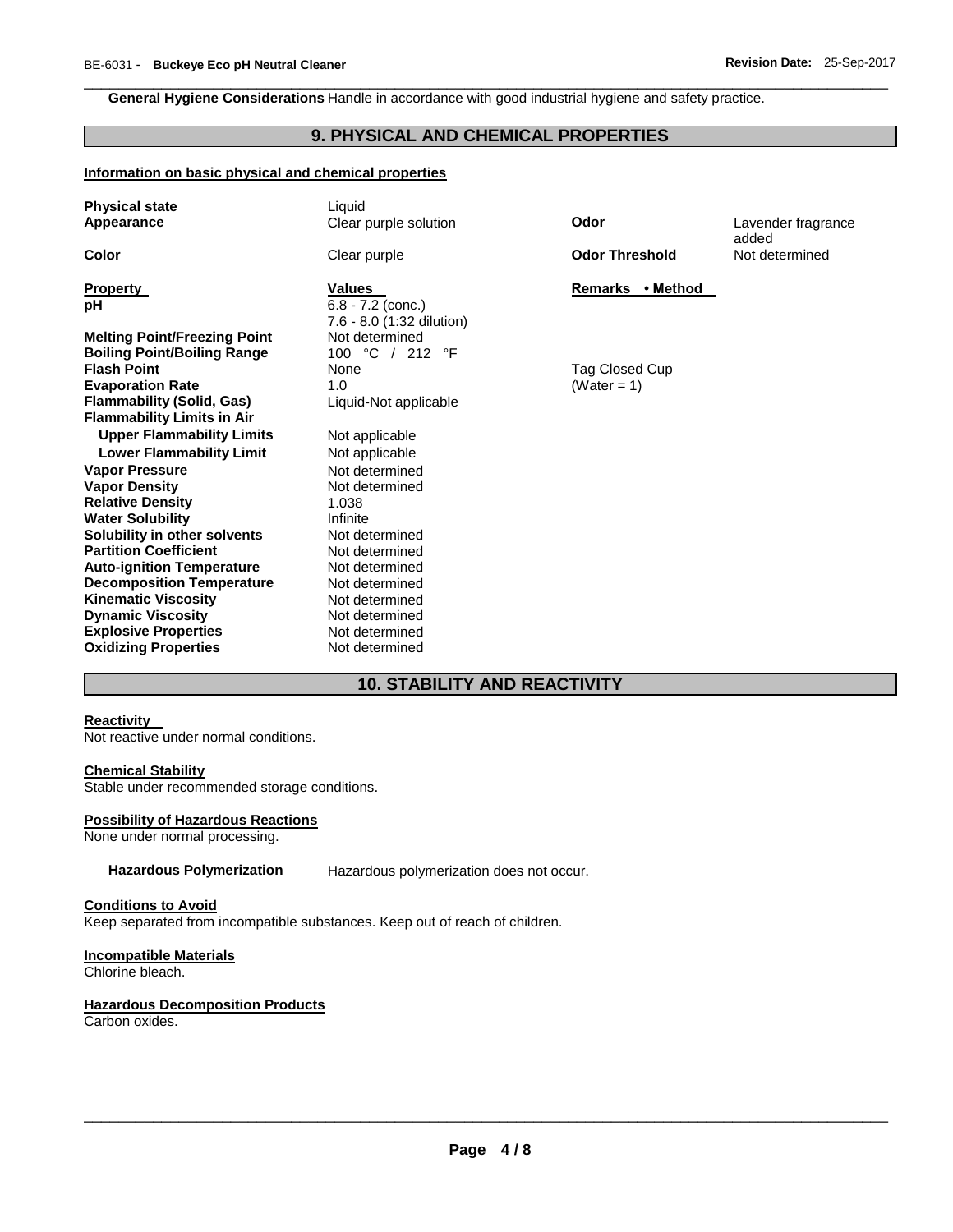## \_\_\_\_\_\_\_\_\_\_\_\_\_\_\_\_\_\_\_\_\_\_\_\_\_\_\_\_\_\_\_\_\_\_\_\_\_\_\_\_\_\_\_\_\_\_\_\_\_\_\_\_\_\_\_\_\_\_\_\_\_\_\_\_\_\_\_\_\_\_\_\_\_\_\_\_\_\_\_\_\_\_\_\_\_\_\_\_\_\_\_\_\_ **11. TOXICOLOGICAL INFORMATION**

#### **Information on likely routes of exposure**

| <b>Product Information</b> |                                  |
|----------------------------|----------------------------------|
| <b>Eve Contact</b>         | Causes serious eye irritation.   |
| <b>Skin Contact</b>        | Avoid contact with skin.         |
| <b>Inhalation</b>          | Avoid breathing vapors or mists. |
| Ingestion                  | Do not ingest.                   |

#### **Component Information**

| <b>Chemical Name</b>   | Oral LD50                            | <b>Dermal LD50</b>        | <b>Inhalation LC50</b> |
|------------------------|--------------------------------------|---------------------------|------------------------|
| Sodium xylenesulfonate | (Rat)<br>= 1000 mg/kg                |                           |                        |
| 1300-72-7              |                                      |                           |                        |
| Borax                  | (Rat) = 2660 mg/kg<br>$= 3493$ mg/kg | (Rabbit)<br>> 10000 mg/kg |                        |
| 1303-96-4              | Rat                                  |                           |                        |
| Citric Acid            | ( Rat ) = 3000 mg/kg<br>$=$ 3 g/kg   |                           |                        |
| 77-92-9                | Rat)                                 |                           |                        |

#### **Information on physical, chemical and toxicological effects**

**Symptoms** Please see section 4 of this SDS for symptoms.

#### **Delayed and immediate effects as well as chronic effects from short and long-term exposure**

**Carcinogenicity** Based on the information provided, this product does not contain any carcinogens or potential carcinogens as listed by OSHA, IARC or NTP.

| <b>Chemical Name</b> | <b>ACGIH</b> | <b>IARC</b>      | $-$<br>NH | <b>OSHA</b> |
|----------------------|--------------|------------------|-----------|-------------|
| Borax                |              | Group 2A<br>$ -$ |           |             |
| 303-96-4             |              |                  |           |             |

**Reproductive toxicity** Sodium Borate: Sodium borate and boric acid interfere with sperm production, damage the testes and interfere with male fertility when given to animals by mouth at high doses. Boric acid produces developmental effects,including reduced body weight, malformations and death, in the offspring of pregnant animals given boric acid by mouth. The above mentioned animal studies were conducted under exposure conditions leading to doses many times in excess of those that could occur through product use or inhalation of dust in occupational settings. Moreover, a human study of occupational exposure to sodium borate and boric acid dusts showed no adverse effect on fertility.

#### **Numerical measures of toxicity**

Not determined.

# **12. ECOLOGICAL INFORMATION**

#### **Ecotoxicity**

The product is not classified as environmentally hazardous. However, this does not exclude the possibility that large or frequent spills can have a harmful or damaging effect on the environment.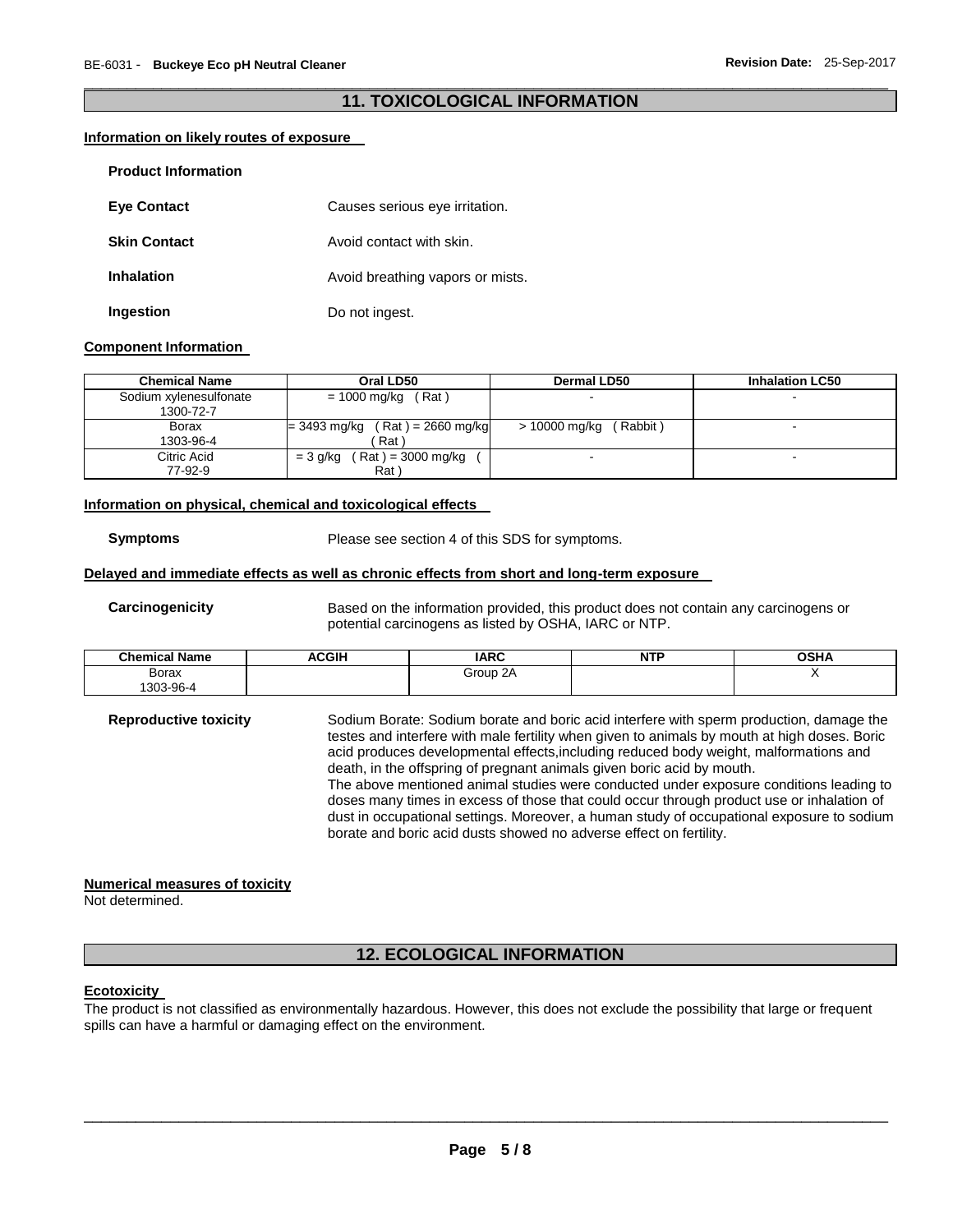# **Component Information**

| <b>Chemical Name</b> | Algae/aguatic plants | ™ish                              | Crustacea                    |
|----------------------|----------------------|-----------------------------------|------------------------------|
| Citric Acid          |                      | 1516: 96 h<br>Lepomis macrochirus | 120: 72 h Daphnia magna mg/L |
| 77-92-9              |                      | $\sim$ 50 static<br>ma/L LC50     | <b>EC50</b>                  |

\_\_\_\_\_\_\_\_\_\_\_\_\_\_\_\_\_\_\_\_\_\_\_\_\_\_\_\_\_\_\_\_\_\_\_\_\_\_\_\_\_\_\_\_\_\_\_\_\_\_\_\_\_\_\_\_\_\_\_\_\_\_\_\_\_\_\_\_\_\_\_\_\_\_\_\_\_\_\_\_\_\_\_\_\_\_\_\_\_\_\_\_\_

## **Persistence/Degradability**

Not determined.

#### **Bioaccumulation**

Not determined.

#### **Mobility**

| <b>Chemical Name</b> | <b>Coefficient</b><br>tition.<br>ּי |
|----------------------|-------------------------------------|
| Citric Acid<br>.     | $\overline{z}$<br>$\sim$<br>1.12    |
| $\sim$<br>--<br>∟ت∽' |                                     |

# **Other Adverse Effects**

Not determined

# **13. DISPOSAL CONSIDERATIONS**

## **Waste Treatment Methods**

| <b>Disposal of Wastes</b>     | Disposal should be in accordance with applicable regional, national and local laws and<br>regulations. |
|-------------------------------|--------------------------------------------------------------------------------------------------------|
| <b>Contaminated Packaging</b> | Disposal should be in accordance with applicable regional, national and local laws and<br>regulations. |

# **California Hazardous Waste Status**

| <b>Chemical Name</b> | California Hazardous Waste Status |
|----------------------|-----------------------------------|
| Borax                | Toxic                             |
| 1303-96-4            |                                   |

# **14. TRANSPORT INFORMATION**

| <b>Note</b> | Please see current shipping paper for most up to date shipping information, including<br>exemptions and special circumstances. |
|-------------|--------------------------------------------------------------------------------------------------------------------------------|
| <b>DOT</b>  | Not regulated                                                                                                                  |
| <u>IATA</u> | Not regulated                                                                                                                  |
| <b>IMDG</b> | Not regulated                                                                                                                  |
|             |                                                                                                                                |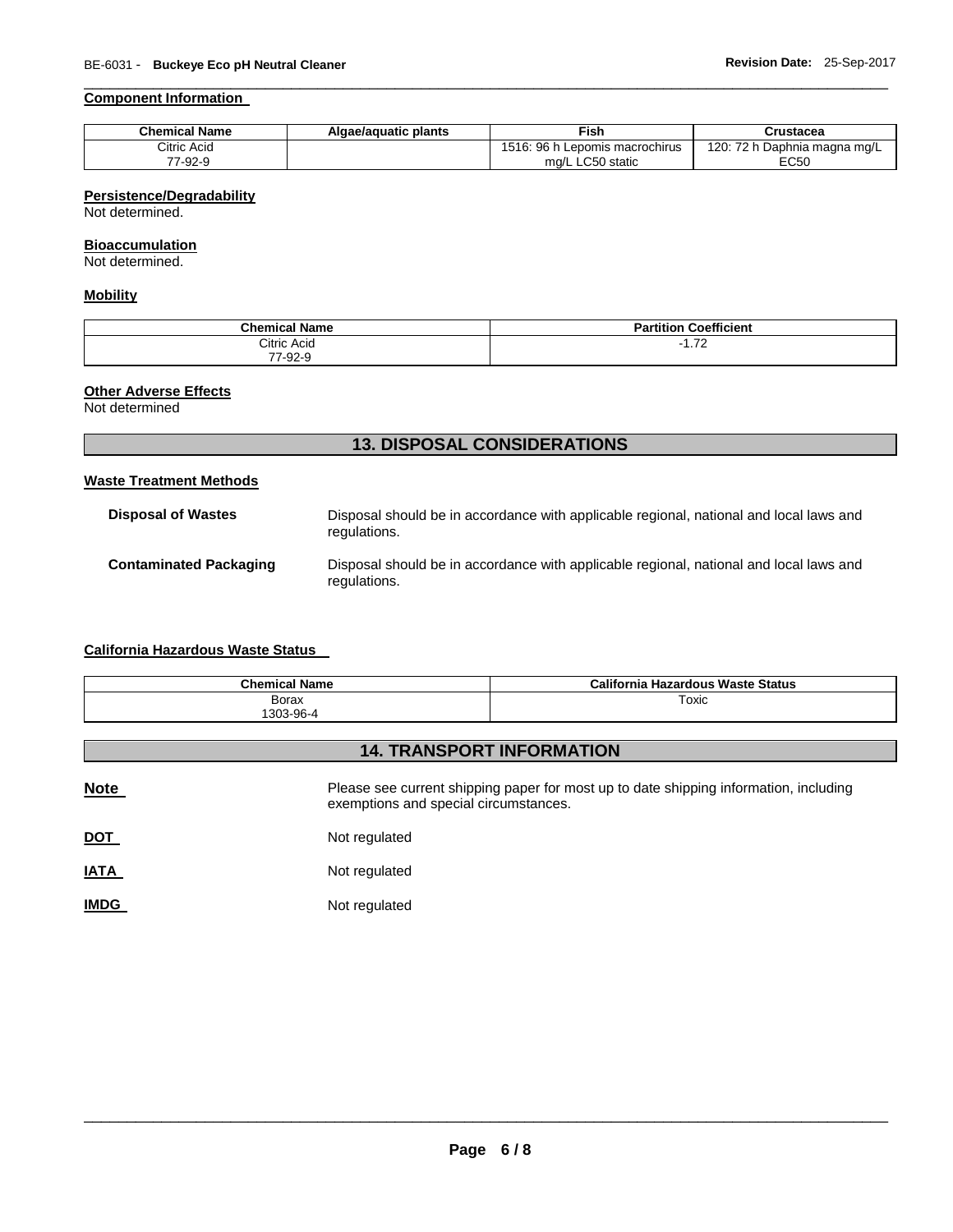# \_\_\_\_\_\_\_\_\_\_\_\_\_\_\_\_\_\_\_\_\_\_\_\_\_\_\_\_\_\_\_\_\_\_\_\_\_\_\_\_\_\_\_\_\_\_\_\_\_\_\_\_\_\_\_\_\_\_\_\_\_\_\_\_\_\_\_\_\_\_\_\_\_\_\_\_\_\_\_\_\_\_\_\_\_\_\_\_\_\_\_\_\_ **15. REGULATORY INFORMATION**

#### **International Inventories**

| <b>Chemical Name</b>   | TSCA | <b>DSL/NDSL EINECS/E</b> | <b>LINCS</b> | <b>ENCS</b> | <b>IECSC</b> | <b>KECL</b> | <b>PICCS</b> | <b>AICS</b> |
|------------------------|------|--------------------------|--------------|-------------|--------------|-------------|--------------|-------------|
| Sodium xylenesulfonate |      |                          |              | Present     |              | Present     |              |             |
| Alcohol Ethoxylate     |      |                          |              |             |              | Present     |              |             |
| Borax                  |      |                          |              | Present     |              | Present     |              |             |
| Citric Acid            |      |                          |              | Present     |              | Present     |              |             |

**Legend:** 

*TSCA - United States Toxic Substances Control Act Section 8(b) Inventory* 

*DSL/NDSL - Canadian Domestic Substances List/Non-Domestic Substances List* 

*EINECS/ELINCS - European Inventory of Existing Chemical Substances/European List of Notified Chemical Substances* 

*ENCS - Japan Existing and New Chemical Substances* 

*IECSC - China Inventory of Existing Chemical Substances* 

*KECL - Korean Existing and Evaluated Chemical Substances* 

*PICCS - Philippines Inventory of Chemicals and Chemical Substances* 

*AICS - Australian Inventory of Chemical Substances* 

#### **US Federal Regulations**

#### **CERCLA**

This material, as supplied, does not contain any substances regulated as hazardous substances under the Comprehensive Environmental Response Compensation and Liability Act (CERCLA) (40 CFR 302) or the Superfund Amendments and Reauthorization Act (SARA) (40 CFR 355).

#### **SARA 313**

Section 313 of Title III of the Superfund Amendments and Reauthorization Act of 1986 (SARA). This product does not contain any chemicals which are subject to the reporting requirements of the Act and Title 40 of the Code of Federal Regulations, Part 372

#### **CWA (Clean Water Act)**

This product does not contain any substances regulated as pollutants pursuant to the Clean Water Act (40 CFR 122.21 and 40 CFR 122.42)

#### **US State Regulations**

#### **California Proposition 65**

This product does not contain any Proposition 65 chemicals.

# **U.S. State Right-to-Know Regulations**

| <b>Name</b><br>Chemical | <b>Jerse</b> v<br><b>New</b> | . .<br>∣setts | Pennsvlvania |
|-------------------------|------------------------------|---------------|--------------|
| Borax                   |                              |               |              |
| 303-96-4                |                              |               |              |